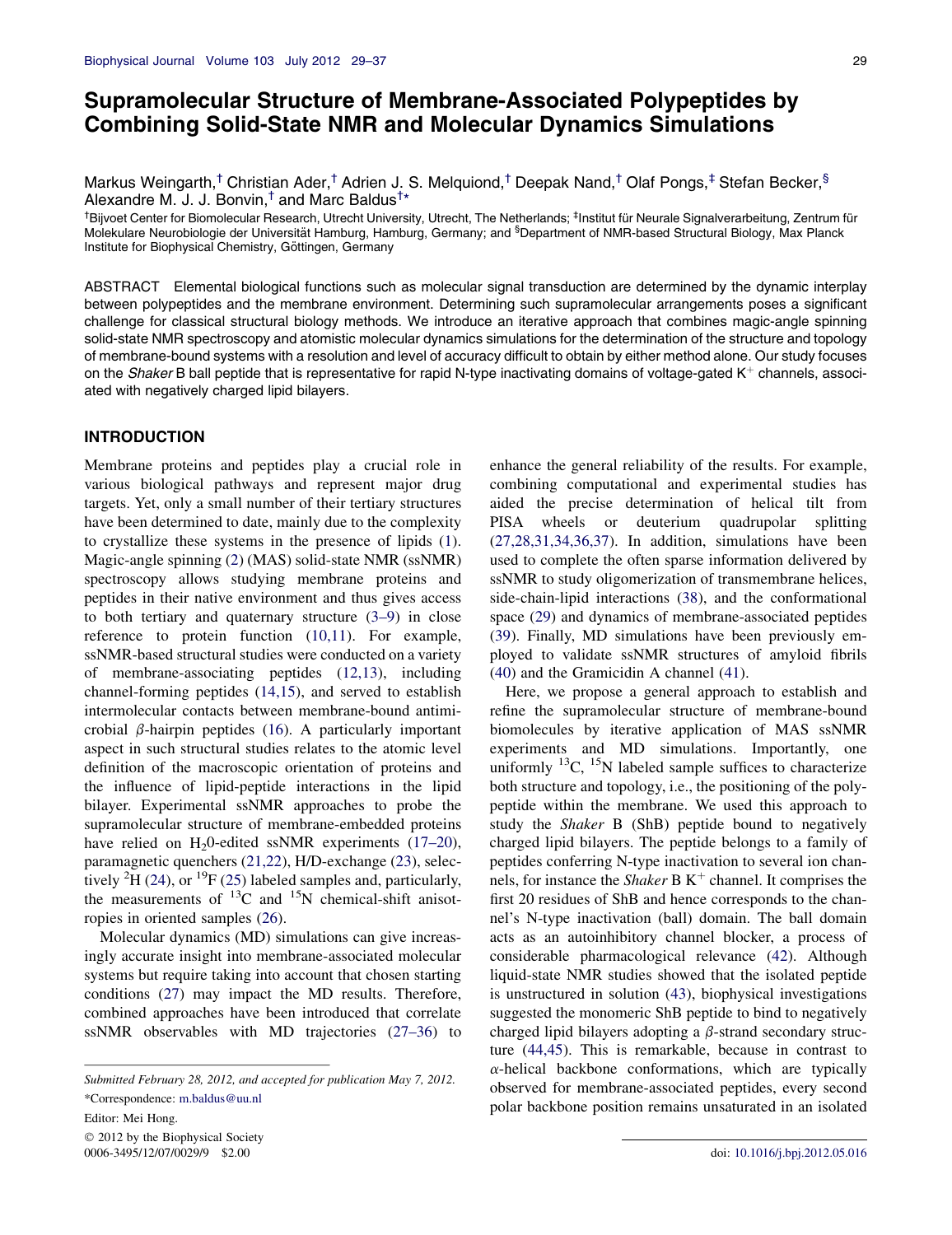$\beta$ -strand. Notably, such a  $\beta$ -strand conformation has also been hypothesized for the channel-bound peptide, implying that the open  $K^+$  channel and the lipid bilayer provide a molecular binding environment of comparable characteristics, namely a hydrophobic setting and a negative surface potential [\(44,46\)](#page-8-0). To date, there is no detailed structural data for the inactivating peptide of ShB bound to the channel pore or lipid bilayers. In the following, we demonstrate that the tailored combination of ssNMR and MD provides a means to dissect the remarkable interplay between intraand intermolecular interactions that stabilize its supramolecular structure in a membrane setting.

# MATERIALS AND METHODS

#### Sample preparation

The coding sequence of the ShB peptide was cloned into a modified pMal vector (New England Biolabs, Frankfurt am Main,Germany). The  $(^{13}C, ^{15}N)$  labeled maltose-binding protein fusion protein was expressed in M9 minimal medium with <sup>13</sup>C6-D-glucose (Eurisotop, Saint-Aubin, France) and <sup>15</sup>NH<sub>4</sub>Cl (Sigma Aldrich, St. Louis, MO) as the sole <sup>15</sup>N and <sup>13</sup>C sources, respectively. The fusion protein was purified on a Nickel Sepharose HiTrap column (GE Healthcare, Chalfont, St Giles, UK) and cleaved with tobacco etch virus protease. The released ShB peptide was further purified by reversed phase HPLC. The purity of the peptide was confirmed by electrospray ionization mass spectrometry. For reconstitution with liposomes 1.95 mg of  $(^{13}C, ^{15}N)$  ShB peptide was dissolved in reconstitution buffer (100 mM sodium citrate, pH 4.0, 4 mM n-decyl- $\beta$ -D-maltopyranoside (Calbiochem, San Diego, CA)). Next, 6.58 mg of Dioleoylphosphatidylcholine and 5.39 mg of bovine heart Cardiolipin (Avanti Polar Lipids, Alabaster, AL) (7:3, mol/mol), corresponding to a 13.7 lipid/ peptide ratio (mol/mol), were dissolved in chloroform/methanol (1:1, v/v) and a lipid film was generated by evaporation in a nitrogen stream. The film was dissolved in reconstitution buffer, sonicated for 10 min, combined with the peptide solution, and incubated for 2 h. The detergent was removed by incubation with Calbiosorb rensin (Calbiochem). The liposomes were pelleted by ultracentrifugation at  $134,000 \times g$  for 1 h at 4°C. The liposome pellet was washed with 100 mM sodium citrate pH 4.0. Finally, the pellet was transferred into a 3.2 mm MAS rotor.

#### Solid-state NMR spectroscopy

All ssNMR experiments were conducted using 3.2 mm probeheads at magnetic fields of 11.7 and 16.4 T corresponding to 500 and 700 MHz <sup>1</sup>H frequencies, respectively. Unless stated otherwise, the MAS frequency was set to 13 kHz (16.4 T) and 10 kHz (11.7 T) and SPINAL64 decoupling [\(47](#page-8-0)) was employed during acquisition. The effective sample temperature ranged from 277 to 283 K.  $^{13}$ C and <sup>15</sup>N resonances were calibrated using adamantane and the tripeptide AGG [\(48\)](#page-8-0) as external references, respectively. Sequential <sup>15</sup>N-<sup>13</sup>C resonance assignments were obtained from chemical-shift selective two-dimensional NC $\alpha$  and NC' correlation spectra [\(49](#page-8-0)) in conjunction with <sup>13</sup>C-<sup>13</sup>C correlation experiments performed under weak coupling conditions [\(50](#page-8-0)). Two-dimensional N/CHHC [\(51](#page-8-0)) and PARIS-xy [\(52](#page-8-0)) experiments provided distance constraints. The PARIS-xy method ( $m = 2$ , recoupling amplitude 10 kHz, 250 ms mixing time) was applied at 500 MHz <sup>1</sup>H frequency and 13.9 kHz MAS frequency using PISSARRO ([53\)](#page-8-0) decoupling. Water-protein and lipid-protein interactions were probed employing  $T_2$  filtered HHC correlation experiments [\(17–20\)](#page-7-0). The  ${}^{1}H$  T<sub>2</sub> filter was applied for a duration of 2 ms and  ${}^{1}H$ - ${}^{1}H$  mixing times ranged between 0 and 4 ms. Details on the analyzed spectra are provided in [Table S1](#page-6-0) in the [Supporting Material](#page-6-0). Spectra were processed and peak integrals were obtained using the software TopSpin 2.1 (Bruker Biospin, Germany). Spectra were analyzed using Sparky 3.114 (Goddard and Kneller, University of California, CA).

### Structure calculation

The structure of membrane-bound ShB peptide was determined by simulated annealing in the CNS [\(54](#page-8-0)) system starting from an extended conformer of the ShB peptide. Rigid body rotation of the ShB ssNMR structure and computation of correlation coefficients was implemented using the software MATLAB (The MathWorks, Natick, MA). The structures were visualized using PyMol 0.97 (DeLano Scientific LLC,). An ShB peptidebilayer model was generated by orienting the ShB peptide according to the ssNMR data within an 1-palmitoyl-2-oleoyl-sn-glycero-3-phosphoglycerol (POPG) lipid bilayer obtained from MD simulations [\(55\)](#page-8-0).

#### Molecular dynamics simulations

All simulations were carried out using the GROMACS simulations package version 4.5.3 [\(56](#page-8-0)) with the GROMOS53a6 force field [\(57](#page-8-0)) and the Berger lipid parameters ([58\)](#page-8-0). The initial coordinates and topologies of an equilibrated 128-lipid POPG bilayer were obtained from Kukol [\(55](#page-8-0)). POPG was chosen because no GROMOS53a6 topology file for Cardiolipin was available at the time of this study. Note that the only known prerequisite for membrane insertion of the ShB peptide is the presence of negatively charged lipids ([44–46\)](#page-8-0). The ssNMR structure was placed into this bilayer with the orientation and insertion depth derived from  $T<sub>2</sub>$ -edited HHC experiments, referred to as ssNMR topology in this text. The lipids were subsequently expanded in the transversal plane and recompressed using the inflateGRO ([59\)](#page-8-0) methodology to pack the lipids around the peptide. The system was compressed to a final lipid surface of 70  $\AA^2$ [\(55](#page-8-0)) and solvated with SPC water. Sodium ions were added to neutralize the system. The final system consisted of one ShB peptide, 127 lipids, 4905 water molecules, and  $124 \text{ Na}^+$  ions. The system was equilibrated for 100 ps in an NVT-ensemble using a modified Berendsen thermostat [\(60](#page-8-0)). Throughout all MD simulations, the temperature was kept constant at 290 K ([61\)](#page-8-0). Sodium ions and water molecules were jointly coupled to the thermostat. The system was then equilibrated for 1 ns in an NPTensemble using the Nosé-Hoover thermostat  $(62)$  $(62)$  and semianisotropic Parrinello-Rahman pressure coupling. A production run was performed for 330 ns with a time step of 1 fs. The PME [\(63](#page-8-0)) method was used for the long-range electrostatic forces. The LINCS algorithm ([64\)](#page-8-0) was applied to constrain the bond lengths of the peptide and lipids, and the SETTLE algorithm was used to constrain water molecules. The stability and the phase of the bilayer over the course of simulations were evaluated by measuring the lipid density [\(Fig. S1](#page-6-0)) and the deuterium order parameters of the acyl chains ([Fig. S2](#page-6-0) and [Fig. S3](#page-6-0)). Further MD simulations with different orientations of the peptide in the membrane were carried out for at least 20 ns each.

## RESULTS AND DISCUSSION

Our iterative joint approach of ssNMR experiments and MD simulations consists of the following steps: In a first round, a first guess of the structure of membrane-bound system and a first guess of the topology, which is essential to guide the MD simulations, are determined by dedicated ssNMR experiments for uniformly  $^{13}C$ ,  $^{15}N$  labeled samples. The ssNMR structure and topology then serves as a starting point for atomistic MD simulations. These simulations are subsequently analyzed and new structurally important molecular contacts suggested by simulations are probed in a second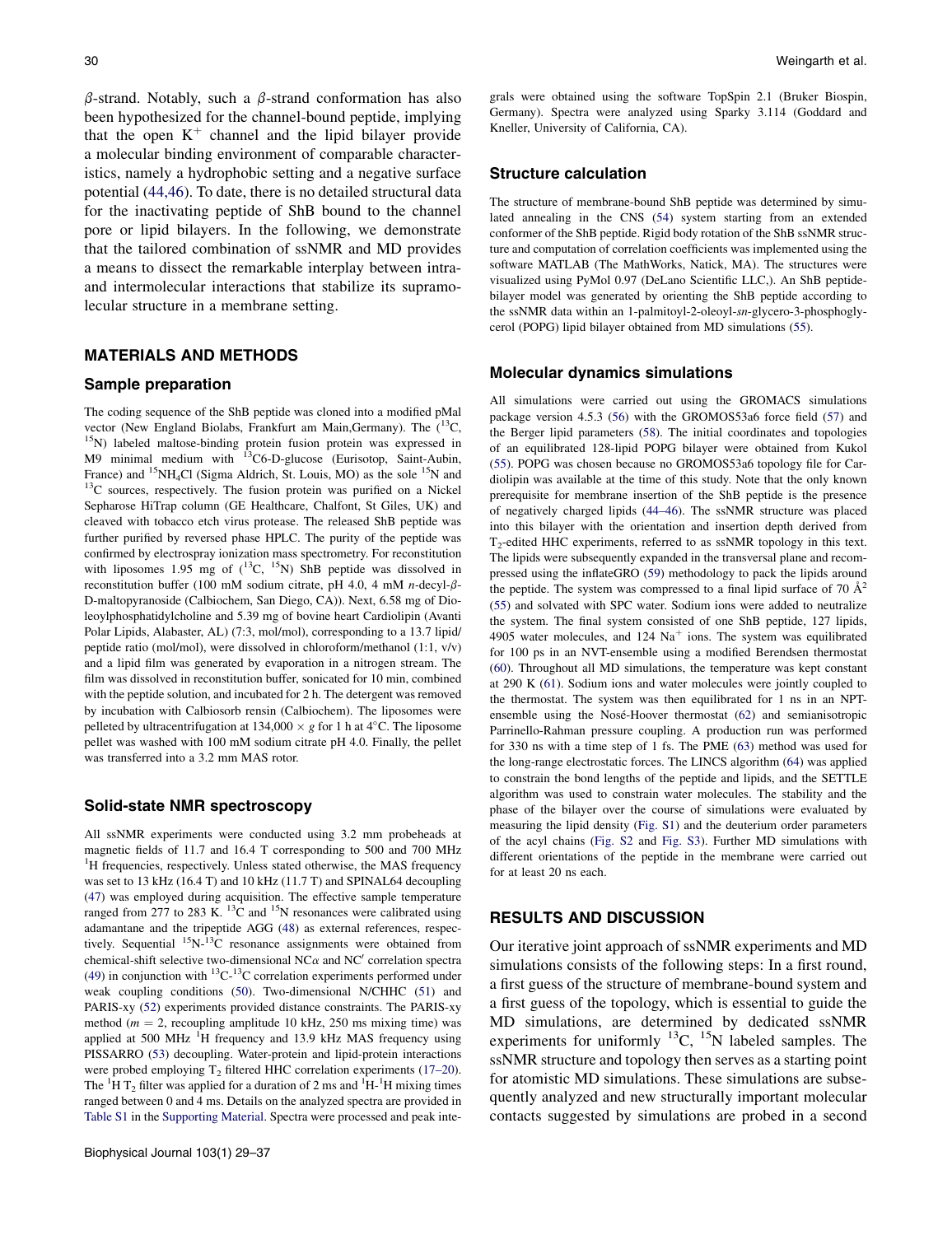<span id="page-2-0"></span>round using specifically tailored ssNMR experiments. This allows a validation (or rejection) of the structure. Once confirmed by the tailored ssNMR experiments, these new contacts are then used for another round of iterative structure determination. As a next step, orientation and insertion depth (i.e., the membrane topology) of the investigated system is refined by back-calculating an ssNMR observable (used to establish the initial topology) over the simulated trajectory. Finally, experimentally nontrivial parameters are investigated in simulated trajectories with experimentally cross-validated structure and topology. This yields a detailed picture of the supramolecular structure of the membrane-bound peptide or protein.

# Tertiary structure determination

To study the membrane-bound peptide by ssNMR, we reconstituted uniformly  $(^{13}C, ^{15}N)$  labeled ShB peptide (Fig. 1 a) in negatively charged Dioleoylphosphatidylcholine/Cardiolipin lipid bilayers. Spectral assignments were obtained using a series of dipolar-based  $^{15}N^{-13}C$  and  $^{13}$ C- $^{13}$ C correlation experiments (Fig. 1 b) ([65\)](#page-8-0). We obtained complete  $(^{13}C, ^{15}N)$  resonance assignments for residues 1 through 12 of the ShB peptide ([Table S2](#page-6-0)) consistent with a well-defined structure. For residue 13–20, however, no sequential contacts and only a small number of ambiguous intraresidual correlations could be detected. Furthermore, although side chains of L18 and L19 are represented in dipolar-based spectra [\(Fig. S4\)](#page-6-0), no signals could be identified using through-bond experiments. Hence, the eight C-terminal residues of the ShB peptide did not adopt a defined structure and were characterized by restricted dynamics, presumably due to transient interactions of the positively charged tail with negatively charged lipid-headgroups (see below). Secondary chemical shifts computed for residues 1–12 ([Fig. S5](#page-6-0)) indicated a  $\beta$ -strand secondary structure, which agrees well with previous studies by fluorescence and infrared spectroscopy [\(44,45\)](#page-8-0). Direct structural information for the membrane-bound ShB peptide was obtained from NHHC  $(51)$  $(51)$  (Fig. 1 c) through-space ssNMR experiments confirming the  $\beta$ -strand structure ([Table S3](#page-6-0)). We explored possible  $\beta$ -hairpin tertiary structures by probing long-range backbone distances by CHHC ([51\)](#page-8-0) (Fig. 1 d) experiments, indicating an in-register  $\beta$ -hairpin (Fig. 1 e), characterized by short backbone distances between A2 and G11 as well as V4 and G9. We initially assumed a  $\beta$ -type ([66\)](#page-8-0) VIII turn arrangement for residues G6 and L7. Subsequently, we used the obtained distance and dihedral-angle constraints ([Table S4](#page-6-0)) for a simulated annealing-based structure determination ([54\)](#page-8-0). [Fig. 2](#page-3-0)  $\alpha$  shows the superposition of the three lowest energy structures. We validated the structures based on the stereochemical quality of the ensemble [\(Table S5](#page-6-0)) and by backcalculating chemical shifts and comparing them to the experimental data [\(Fig. S6\)](#page-6-0). Although the backbone of the ssNMR structure was well defined, information about the side chains, which are potential key players for protein-membrane anchoring, was lacking and many



FIGURE 1 (a) Sequence of the ShB peptide. Residues with defined structure according to ssNMR are indicated in bold. (b) SPECIFIC NCOCX [\(49](#page-8-0)) (red) and NCA (blue)  $15$ N- $13$ C correlation spectra as well as PDSD  $^{13}$ C- $^{13}$ C correlation spectra obtained under weak  $C'$ -C $\alpha$  recoupling  $(50)$  $(50)$  (green) showing intraresidual (black), sequential ( $blue$ ), and interstrand (red) connectivity. (c) NHHC [\(51](#page-8-0)) spectrum recorded with a proton mixing time of 150  $\mu$ s. Intraresidue correlations are labeled black, sequential correlations blue. (d)  $C\alpha$  region of a CHHC [\(51](#page-8-0)) spectrum employing 500  $\mu$ s proton mixing. Intraresidue crosspeaks are labeled and expected sequential crosspeaks are marked by blue crosses. Red crosses indicate long-range correlations expected for the  $\beta$ -hairpin shown in  $e$ : Potential  $\beta$ -hairpin of the ShB peptide. Expected long-range  $C\alpha$ -C $\alpha$  and, accordingly,  $H\alpha$ -H $\alpha$  contacts are indicated by red lines. (f) Spectrum of a PARIS-xy  $(52)$  $(52)$  <sup>13</sup>C-<sup>13</sup>C correlation experiment prompted by MD simulations. See online version for colored figure versions.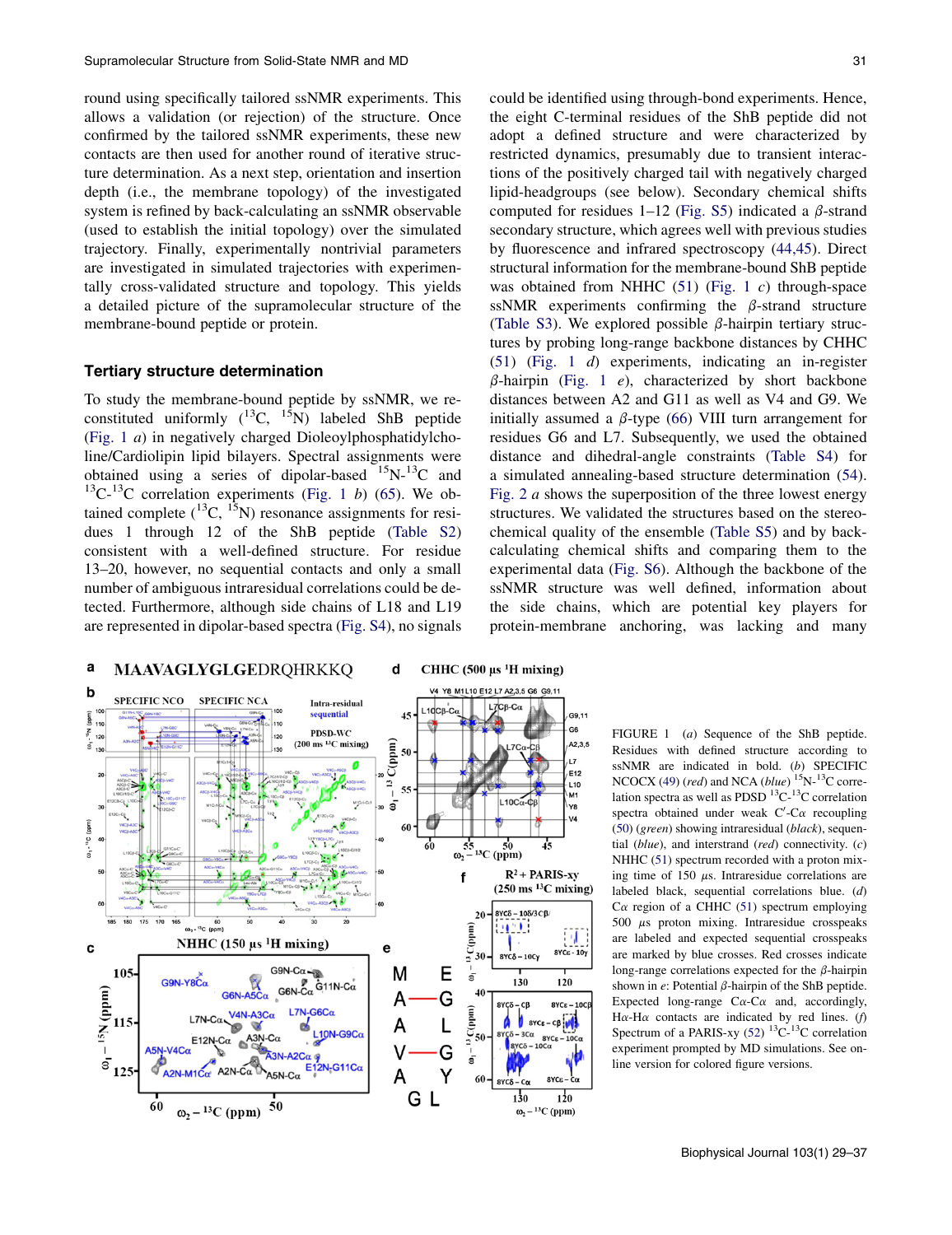<span id="page-3-0"></span>

FIGURE 2 Comparison of  $(a \text{ and } b)$  the ssNMR structure with  $(c \text{ and } d)$ the ssNMR-MD structure. For the latter, eight new restraints were added [\(Table S6](#page-6-0)). The three lowest energy structures are superimposed. The inter- $\beta$ -strand hydrogen bonds are indicated as green dashed lines.

restraints, especially those for the ambiguous turn type, were solely based on chemical shifts, whose quantitative interpretation may be difficult in a membrane setting ([67](#page-8-0)).

For these reasons, we aimed at refining the ssNMR structure using an iterative joint approach of ssNMR and atomistic MD simulations. Using the ssNMR structure and topology, which was determined by water-edited experiments and is discussed below, as starting structure, the ShB peptide was simulated over 330 ns in a solvated negatively charged racemic POPG membrane. We first investigated the quality of the ssNMR structure by comparing it with the trajectory of the simulated peptide. In very good agreement with the ssNMR data, the N-terminal residues 1–12 of membrane-bound ShB peptide formed a stable  $\beta$ -hairpin with a central turn formed by residues G6 and L7 over the timescale of the MD simulation, which is well reflected in the hydrogen bonding pattern ([Fig. S7\)](#page-6-0) and the Ramachandran plot ([Fig. S8\)](#page-6-0). In addition, the inter- $\beta$ strand long-range contacts  $V4C\alpha$ -G9C $\alpha$  and A2C $\alpha$ -G11C $\alpha$  are corroborated by the MD simulations [\(Fig. S7\)](#page-6-0). Likewise, all short and long-range interproton contacts of the simulated ShB peptide agreed well with the ssNMR structure ([Fig. S9\)](#page-6-0). To further refine the ShB peptide structure, we probed additional intrapeptide contacts visible over the course of the trajectory using chemical-shift selective ssNMR experiments ([52,68\)](#page-8-0). From the MD trajectory, we observed the formation of a hydrophobic triad between the bulky Y8 and L10 side chains together with the A3 side chain of the opposite  $\beta$ -strand [\(Fig. S10](#page-6-0)). We examined the spatial proximity of these side chains experimentally using chemical-shift sensitive ssNMR sequences. We used combined transfer induced by rotational resonance [\(68](#page-8-0)) recoupling  $(n = 1)$  and modulation sidebands ([69\)](#page-8-0) in one PARIS-xy experiment ([52,70](#page-8-0)). With this approach, we could identify several long-range contacts between A3 and L10 to the aromatic moiety of Y8 [\(Fig. 1](#page-2-0) f and [Fig. S11](#page-6-0)) and could confirm the spatial proximity of residues V4 and G9 ([Fig. S12\)](#page-6-0), which was also observed in the CHHC spectrum ([Fig. 1](#page-2-0) d), validating the  $\beta$ -hairpin (Fig. 1 e). Furthermore, we experimentally observed multiple Y8C $\delta$  and Y8C $\varepsilon$  resonances, suggesting different conformations of the side chain of Y8, which will be discussed further below. We paid particular attention to the turn type formed by residues A5-Y8, which could not be elucidated unambiguously by ssNMR alone. In the MD simulations, the peptide almost immediately adopted a type  $II'$  turn, although the starting ssNMR structure featured a type VIII turn ([Fig. S13\)](#page-6-0). For the simulated peptide featuring type  $II'$  turn, the distance T8NH-L7H $\alpha$  is outstandingly long (3.3–3.7 Å), which is ~1 Å more than for the other sequential NH<sup>i</sup>-H $\alpha^{i-1}$  contacts ([Fig. S14\)](#page-6-0), whereas all  $NH^1-Ha^{1-1}$  distances are of similar range in the ssNMR structure. Indeed, the sequential contact  $NH^{\tilde{i}}$ -H $\alpha^{i-1}$  T8NH-L7H $\alpha$  was missing in NHHC experiments ([Fig. 1](#page-2-0) c), which together with the MD results strongly supports the formation of a type  $II'$  turn conformation. We also back-calculated the  $C\alpha$  chemical shifts for residues 1–12 of the ssNMR structures and 20 MD structures using  $SPARTA+ (71)$  $SPARTA+ (71)$  $SPARTA+ (71)$  and compared them with experimental parameters ([Fig. S6](#page-6-0)). For both structures, the chemical shifts of the  $\beta$ -strand residues 1–4 and 9–12 agreed well with the predicted values. Remarkably, the chemical shift predicted for residue V4C $\alpha$  on the basis of the ssNMR - MD structure was in better agreement with the experiment values than the prediction based on the ssNMR structure alone. We attribute this finding to the intra-peptide hydrogen bond between  $A2NH-V4H\alpha$ , which could not be established by ssNMR alone. Indeed, the chemical shift of  $V4C\alpha$  predicted for rare MD structures, for which this intrapeptide hydrogen bond did not occur, differed by ~2 ppm. Finally, we included all new restraints extracted from the MD trajectory and, except for the A2NH-V4H $\alpha$  hydrogen bond, validated by ssNMR (see [Table S6\)](#page-6-0).

#### Topology determination

Information on topology of membrane-bound ShB peptide could be obtained by performing  $T_2$ -edited HHC experiments ([Fig. 3](#page-4-0) a) ([17–20\)](#page-7-0). For short mixing times, magnetization transfer occurs in the initial rate regime, leading to correlations specific for water-peptide (e.g., residues M1 and E12) and lipid-peptide (e.g., V4 and G6) proximities. These data hence provided a basis to probe the macromolecular orientation of the peptide in the water/lipid bilayer environment. We determined crosspeak volumes for several resolved peptide resonances and calculated site-specific initial rates for water-protein and lipid-protein magnetization transfer [\(Fig. 3](#page-4-0) b and [Fig. S15](#page-6-0)). These data suggested that the  $\beta$ -hairpin intrudes the lipid bilayer with the hydrophobic turn pointing toward the core of the membrane, which is in good agreement with a tyrosine fluorescence study [\(45](#page-8-0)). We analyzed the transfer data by computing relative distances of the investigated spins to the water/bilayer interface. The ShB peptide structure, treated as rigid body, was then gradually reoriented with respect to the bilayer normal ([Fig. S16](#page-6-0)), and we calculated correlation coefficients between these orientation-dependent restraints and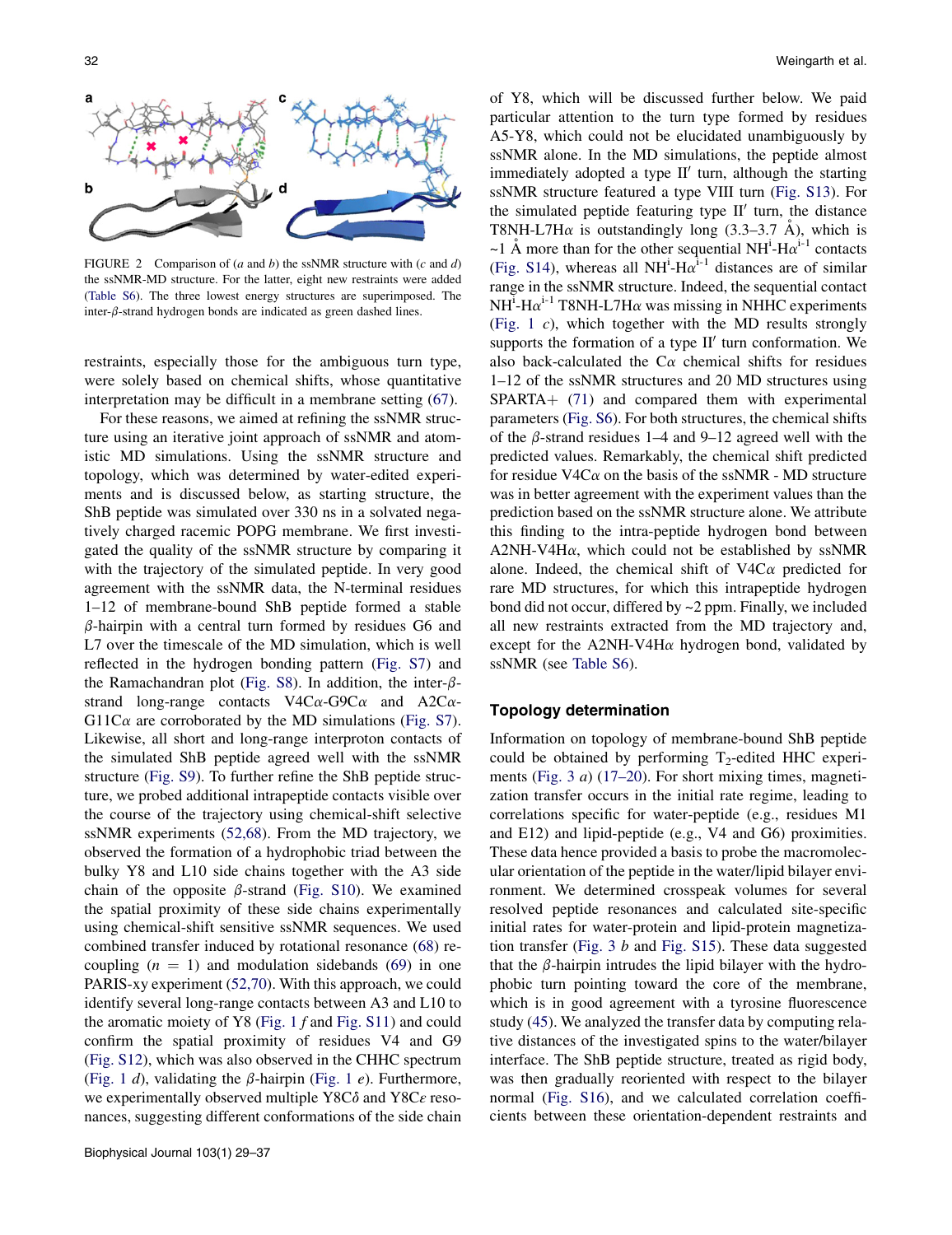<span id="page-4-0"></span>

FIGURE 3 Membrane topology of the ShB peptide obtained by ssNMR. (a)  $T_2$  filtered HHC spectrum obtained for a proton mixing time of 2 ms. Peptide resonances are indicated and lipid-protein and water-protein crosspeaks are colored brown and blue, respectively. Cross sections of lipidpeptide and water-peptide crosspeaks are shown in [Fig. S15](#page-6-0). (b) Integrals of water-protein ( $blue$ ) crosspeaks computed from  $T_2$  filtered HHC spectra as a function of proton mixing time. (c) SsNMR topology of the ShB peptide. Phosphates are represented by spheres. See online version for

the corresponding ratios of the initial rates for water-protein and lipid-protein transfer. The ssNMR membrane topology is then established as the topology that agrees best with all site-resolved transfer rates (Fig. 3 c).

In the next stage, this ssNMR topology was taken as a starting point and refined by back-calculating an ssNMR observable over the trajectory. In our case, this observable was the water access of spectrally resolved carbon resonances. The water access for each  $C\alpha$  of the N-terminal residues 1–12 was determined by back-calculating the number of water molecules within a radius of  $9 \text{ Å}$  averaged over the MD trajectory ([Fig. S17\)](#page-6-0) and compared with the experimentally determined backbone water access, which could be obtained for the  $C\alpha$  carbons of V4, G6, L7, and Y8 (Fig. 4 a). Remarkably, the water access of the peptide in the ssNMR-MD topology agreed very well with the experimental data. Note that this agreement of experimental and simulated water access was independent of variations in



colored figure versions.<br>
FIGURE 4 Comparison of water access obtained with T<sub>2</sub>-edited HHC experiments (dark blue columns) and back-calculated from MD simulations (light blue columns) for some resolved peptide  $C\alpha$ -positions. In a, the water access was back-calculated for the peptide structure and topology obtained by ssNMR-MD and in b for the (frozen) peptide structure and topology obtained by ssNMR alone. The number of water molecules was averaged within a radius of 9 Å from (a) 30–330 and (b) 5–10 ns MD trajectories. (c) SsNMR-MD and (d) ssNMR structure and topology. Water molecules within a radius of 6 A around the  $C\alpha$  of A3-G9 are shown for clarity. See online version for colored figure versions.

the radius within which water molecules were averaged ([Fig. S18](#page-6-0)). To verify the sensitivity of our approach, we carried out an additional simulation with a position restrained ssNMR structure and topology (Fig. 4 b). To this end, we assumed a rigid peptide structure while keeping the bilayer and the water flexible. Compared to the ssNMR topology, the ssNMR-MD arrangement was in much better agreement with the experimental data. Although the  $\beta$ -hairpin insertion depth and tilt of the  $\beta$ -hairpin with respect to the bilayer normal hardly changed over the course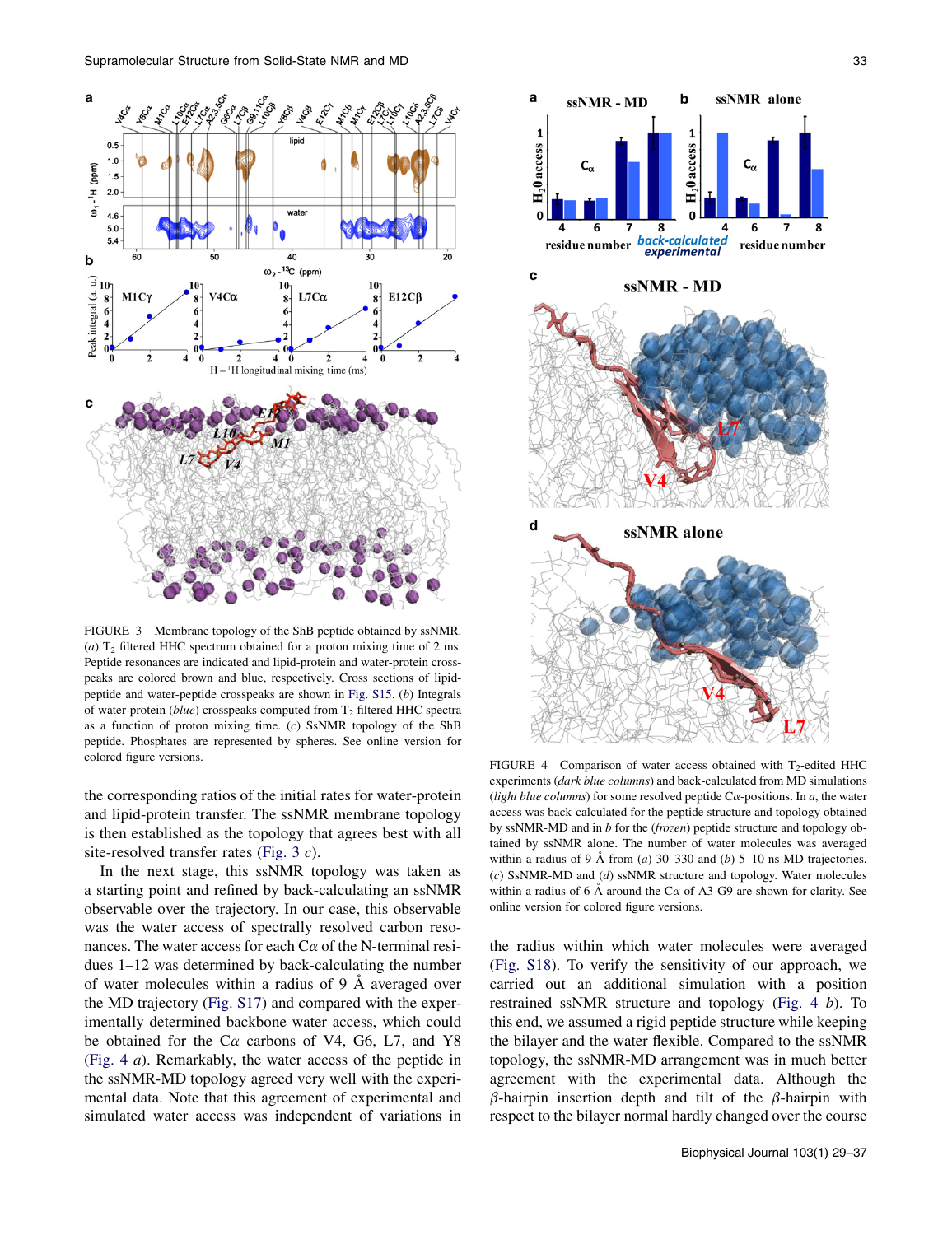<span id="page-5-0"></span>of the simulations (see Movie S1 in the [Supporting Mate](#page-6-0)[rial\)](#page-6-0), the  $\beta$ -hairpin plane significantly inclined so that the  $\beta$ -strand formed by residues 8–12 was oriented much closer to the water/lipid interface than for the ssNMR topology ([Fig. 4](#page-4-0), c and d). Notably, such an arrangement was in line with a reduced water access for V4 and G6, because the opposite  $\beta$ -strand is considerably further away from the water/lipid interface. One of the main reasons for the improved topology definition by our joint approach most likely is that the ssNMR structure was treated as a rigid body for the ssNMR topology determination, whereas MD simulations explore a much larger conformational space. Furthermore, we used a very simplified water/membrane interface for the ssNMR topology determination; whereas the MD simulation provides a better description of the complex membrane/water interface and also takes local bilayer distortions into account (see below).

To further investigate the peptide's orientational preferences, we performed a series of additional simulations with peptide insertion depths and orientations diverging from the ssNMR topology and back-calculated the water access for each topology. First, we observed that for all more deeply inserted peptides, with residues 1–12 well below the bilayer-water interface, the  $\beta$ -hairpin rapidly changed its tilt with respect to the membrane normal so that residues M1 and E12 stayed in close proximity to the bilayer-water interface, as concluded from the ssNMR data. The driving force for this reorientation is presumably charge-charge interactions involving the negatively charged carboxyl group of E12, the negatively charged lipid surface, and water molecules [\(Fig. S19\)](#page-6-0). From these simulations, we can furthermore deduce that a small tilt (corresponding to  $\beta$ -strands almost aligned to the membrane normal) is not compatible with the experimentally probed water accessi-bility ([Fig. S20](#page-6-0) and [Fig. S21,](#page-6-0)  $e$  and  $f$ ), because the water access of residues G6 and L7 would be considerably less than for residues V4 and Y8. Furthermore, very large tilt angles (corresponding to a  $\beta$ -hairpin sitting on the membrane surface) are only compatible if membrane and peptide planes are almost orthogonal to each other, otherwise the water access would be rather uniformly distributed ([Fig. S21](#page-6-0) c). This shows unambiguously that the correlation of experimental and simulated water access provides a sensitive means to test topological models of membrane-bound polypeptides. Notably, none of the topologies that deviated from the ssNMR findings converged to the ssNMR-MD topology after 30 ns of free simulation implying a huge influence of the starting structure and that the initial model derived from ssNMR alone was crucial.

#### Supramolecular structure

The trajectory of the experimentally cross-validated and refined structure and topology subsequently served to investigate parameters that are experimentally difficult to assess, including lipid-protein interactions. Whereas all polar backbone groups are saturated in  $\alpha$ -helical peptides, every second polar backbone group of a monomeric  $\beta$ -hairpin points toward the membrane, suggesting direct peptidemembrane interactions. First, the previously mentioned rotation of the  $\beta$ -hairpin plane brings residues Y8-E12 close to the water/membrane interface to allow for the formation of hydrogen bonds with water molecules or polar lipid groups. In contrast, hydrophobic residues M1-A5 on the opposite strand remain positioned close to the lipid chains. Remarkably, the  $\beta$ -hairpin features a slight twist [\(Fig. 4](#page-4-0) c) and Fig. 5), so as to simultaneously accommodate lipophilic (V4, L7) as well as bilayer/water (Y8-L10) interactions. Second, we observed a sharp decrease of the membrane width closely around the ShB peptide with several distorted lipid featuring phosphate and ester groups significantly deeper in the membrane than on average. Such local lipid arrangements enabled the backbone of M1, A2, G9, and even G6 and L7, which are rather deeply buried within the hydrophobic membrane core, to form intermolecular hydrogen bonds ([Fig. S22\)](#page-6-0). This is also in good accordance with a calorimetric study, which showed that phosphate groups coordinate to the membrane-bound ShB peptide ([72\)](#page-8-0). Note that the strong lipid interaction involving G6NH and L7NH [\(Fig. S22](#page-6-0)) may also explain why the back-calculated chemical shift of  $L7C\alpha$  of the ssNMR-MD structure deviated from the experimental chemical shift, because such lipid-peptide contacts are not taken into account by current chemical-shift prediction algorithms. Finally, we observed cation- $\pi$  interaction between the aromatic ring of Y8 and sodium ions [\(Fig. S23](#page-6-0)). It is likely that such a cation- $\pi$  interaction modulates the



FIGURE 5 Supramolecular structure of membrane-associated ShB peptide. The lipid bilayer surface is shown in gray, the peptide in red cartoon. Water molecules around peptide residues 1-12 within a radius of 9 Å are illustrated in blue. Hydrogen bonds between the  $\beta$ -strands and peptide-lipid hydrogen bonds are shown in green and orange, respectively. Distorted lipids (in gray lines) enable the formation of lipid-peptide hydrogen bonds. Interaction of the positively charged peptide tail with the negatively charged bilayer is illustrated. The snapshot was taken after 300 ns of the free simulation. See online version for colored figure versions.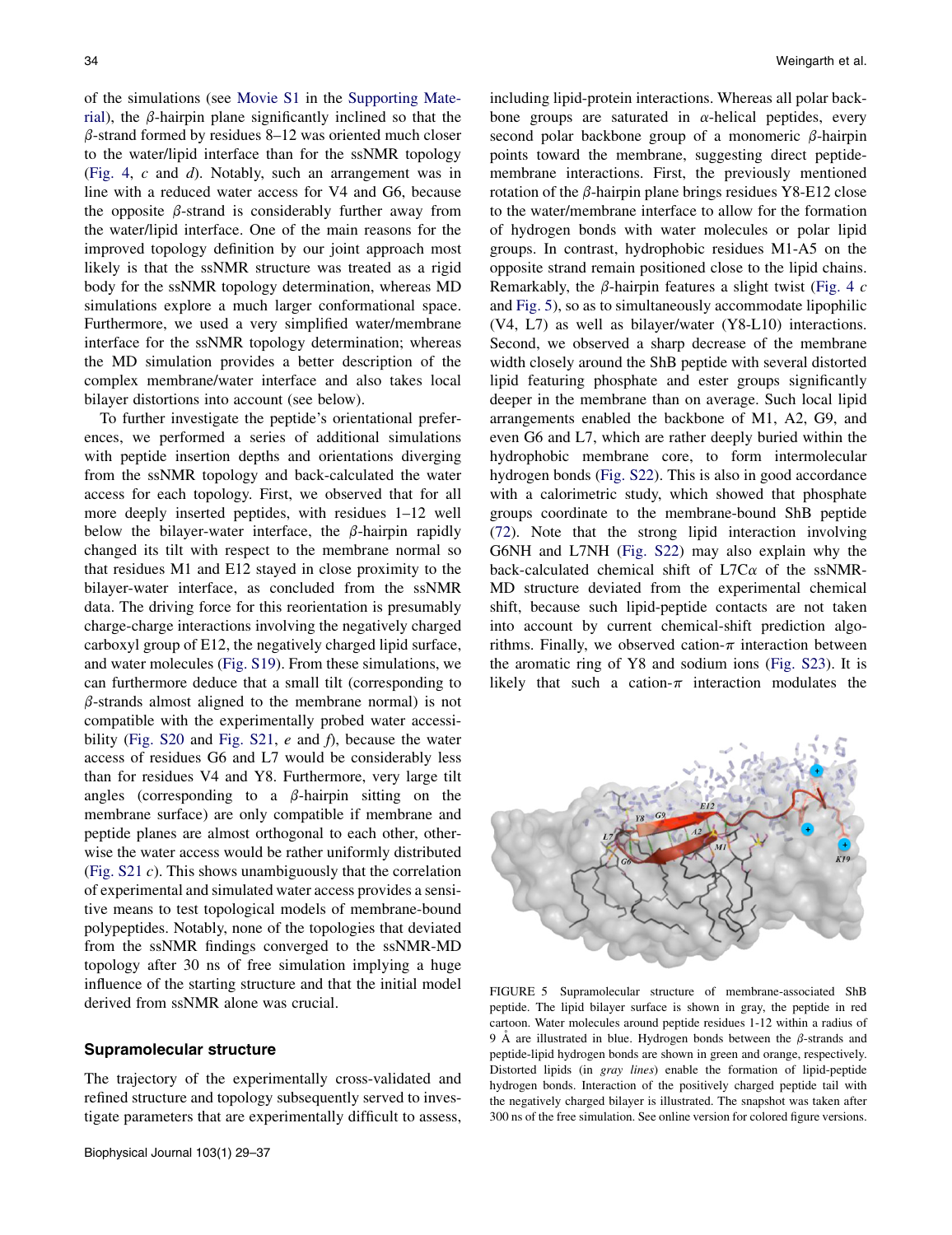<span id="page-6-0"></span>chemical shift of all aromatic carbons, which can be a reason for the heterogeneity of the Y8 side chain ([Fig. 1f](#page-2-0)).

In summary, the supramolecular structure ([Fig. 5](#page-5-0)) of the membrane-bound ShB peptide is determined by the following intra- and intermolecular interactions (see also Movie S1 in the Supporting Material):

- 1. Intramolecular hydrogen bonds between the  $\beta$ -strands.
- 2. Intermolecular lipid headgroup- and lipid ester-peptide hydrogen bonds involving peptide residues close to the water/membrane interface. This is maximized in the ssNMR-MD arrangement featuring a twisted plane of the  $\beta$ -hairpin strongly inclined with respect to the membrane plane ([Fig. 5](#page-5-0)). This positioning brings the strand formed by residues 8–12 very close to the water/ lipid interface.
- 3. Intermolecular lipid headgroup-peptide hydrogen bonds between distorted lipids and the backbone of residues situated deeper within the membrane.
- 4. Hydrophobic interactions between side chains of residues 1–7 and the lipid chains, maximized by the twisted and inclined  $\beta$ -hairpin plane, which positions these hydrophobic residues close to the lipid chains (Fig. S24).
- 5. Anchoring of the peptide by the side chain of L7 in the hydrophobic membrane core (Fig. S25) [\(45,73\)](#page-8-0).
- 6. The aromatic ring of Y8 alternating between hydrophobic interaction with L10 and cation- $\pi$  interaction with sodium ions (Fig. S23).
- 7. Transient electrostatic attraction between the positively charged tail of the ShB peptide (formed by residues 13–20) and negatively charged lipid headgroups (Fig. S4).

In addition, further MD studies indicated that dimeric membrane-bound ShB peptide constructs do not adopt  $\beta$ -hairpin structure, which suggests a monomeric membrane-binding mode of the ShB peptide (Fig. S26). This finding agrees well with fluorescence [\(44](#page-8-0)) and infrared ([45\)](#page-8-0) experiments and also is in line with studies of tetrameric  $K^+$  channels, which demonstrated the ball-domains of each monomer to act mutually exclusive ([74\)](#page-8-0). Analogously, the membrane-bound ShB peptide is not subjected to oligomerization. Moreover, our data correlate with observations that the presence of negatively charged lipids [\(75](#page-8-0)) and negatively charged protein domains ([76](#page-8-0)) distinctly affected gating of voltage-gated potassium channels by inactivating the N-terminal inactivating domain. With these findings, the supramolecular structure of membrane-bound ShB peptide offers new insights into N-type inactivation, particularly since recent studies corroborate  $\beta$ -sheet secondary structure for the channel-bound inactivation domain [\(73](#page-8-0)). Studying membrane-bound ShB peptide thus serves as a potential model to study N-type inactivation of potassium channels at an atomic level. Moreover, the fact that the ShB peptide adopts a stable  $\beta$ -hairpin in lipid bilayers may be a hint that ShB peptide membrane binding is involved in the formation of the channel—ShB peptide complex.

## **CONCLUSIONS**

We have introduced a general approach to establish, refine, and validate the supramolecular structure of membranebound polypeptides using an iterative combination of MAS ssNMR spectroscopy and atomistic MD simulations. Notably, one uniformly  $(13)$ C,  $15$ N) labeled sample suffices for our approach, neither requiring sample alignment nor site-specific labeling. This should render our approach particularly attractive for systems whose preparation is time-consuming or expensive. In addition, the error margin of our approach is low, because experimental and simulated data are cross-validated. Our approach is especially well suited for small membrane-associated peptides, often peripheral at the water/membrane interface, which play an important role in signal transduction and as potential drug targets ([77\)](#page-8-0). Altogether, the membrane-bound ShB peptide could be significantly better defined by the iterative joint approach than with one technique alone and our findings explain previous studies reporting global structural parameters for the membrane-bound ShB peptide ([44,45](#page-8-0)). This demonstrates the potential of our approach for applications to a variety of membrane-bound systems underlining the high complementarity of ssNMR and MD for membranebound systems.

### SUPPORTING MATERIAL

Twenty-six figures, six tables, references, and a movie are available at [http://www.biophysj.org/biophysj/supplemental/S0006-3495\(12\)00569-3](http://www.biophysj.org/biophysj/supplemental/S0006-3495(12)00569-3).

We thank Ann-Kathrin Brückner for ShB peptide production, Gerhard Wolf for mass spectrometry analysis, and Karin Giller for liposome reconstitution preparations.

M.W. acknowledges financial support via a Federation of European Biochemical Societies (FEBS) Long-Term Fellowship. The research leading to these results has received funding from the European Community's Seventh Framework Programme (FP7/2007-2013) under grant agreement number 261863. This work was funded in part by the Deutsche Forschungsgemeinschaft (DFG; Ba 1700/9-1, Be 2345/5-1, Po 137/38-1) and the Netherlands Organisation for Scientific Research (A.M.J.J.B: grant 700.56.442; M.B: grants 700.26.121 and 700.10.443).

## REFERENCES

- 1. Ostermeier, C., and H. Michel. 1997. Crystallization of membrane proteins. Curr. Opin. Struct. Biol. 7:697–701.
- 2. Andrew, E. R., A. Bradbury, and R. G. Eades. 1958. Nuclear magnetic resonance spectra from a crystal rotated at high speed. Nature. 182: 1659–1659.
- 3. Reuther, G., K. T. Tan, ., D. Huster. 2006. The lipidated membrane anchor of full length N-Ras protein shows an extensive dynamics as revealed by solid-state NMR spectroscopy. J. Am. Chem. Soc. 128: 13840–13846.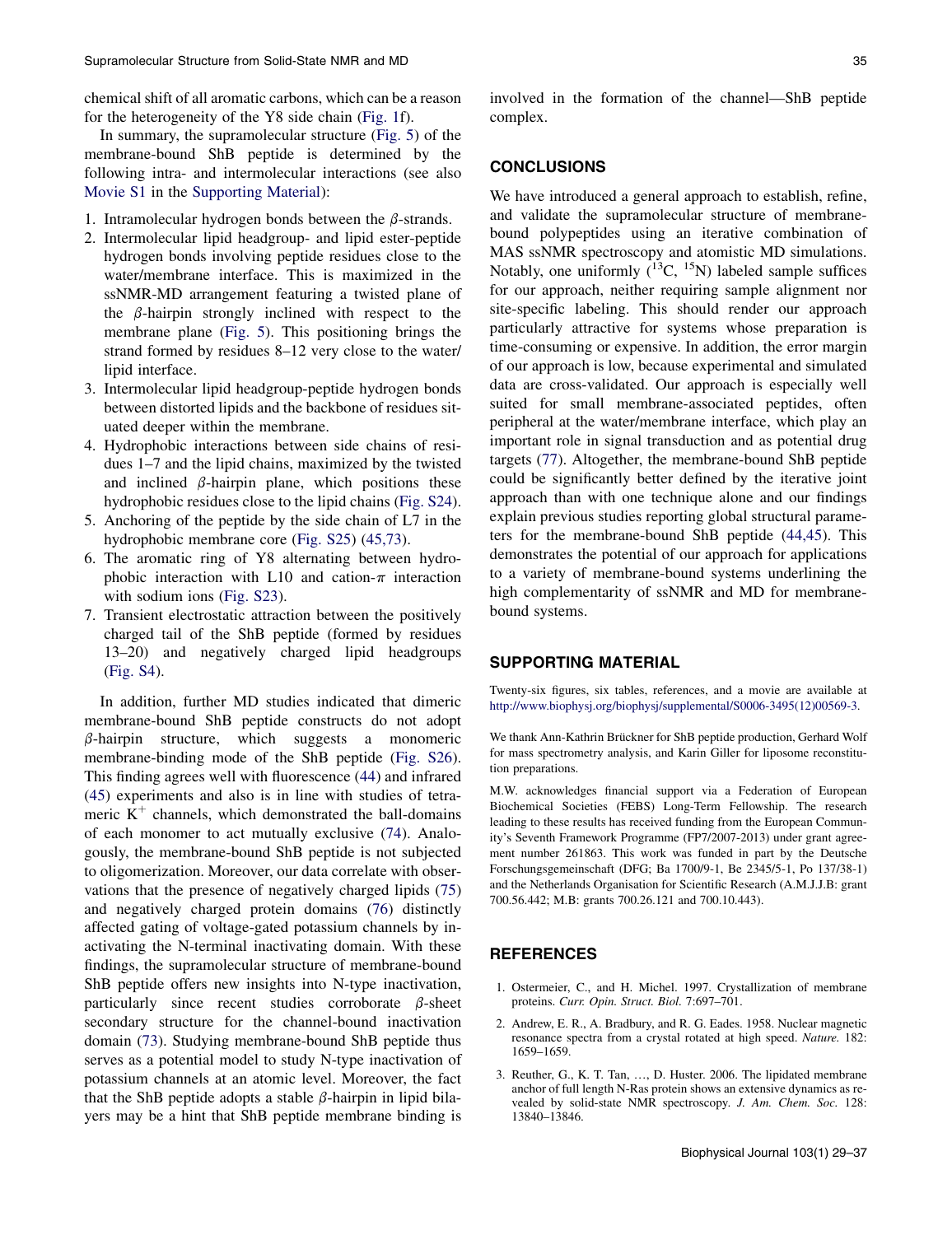- <span id="page-7-0"></span>4. Hong, M. 2007. Structure, topology, and dynamics of membrane peptides and proteins from solid-state NMR spectroscopy. J. Phys. Chem. B. 111:10340–10351.
- 5. Ader, C., R. Schneider, ..., M. Baldus. 2007. Magic-angle-spinning NMR spectroscopy applied to small molecules and peptides in lipid bilayers. Biochem. Soc. Trans. 35:991–995.
- 6. Cady, S. D., K. Schmidt-Rohr, ., M. Hong. 2010. Structure of the amantadine binding site of influenza M2 proton channels in lipid bilayers. Nature. 463:689–692.
- 7. Renault, M., M. P. Bos, ..., M. Baldus. 2011. Solid-state NMR on a large multidomain integral membrane protein: the outer membrane protein assembly factor BamA. J. Am. Chem. Soc. 133:4175–4177.
- 8. Yang, J., L. Aslimovska, and C. Glaubitz. 2011. Molecular dynamics of proteorhodopsin in lipid bilayers by solid-state NMR. J. Am. Chem. Soc. 133:4874–4881.
- 9. Ahmed, M. A., V. V. Bamm, ..., V. Ladizhansky. 2010. Solid-state NMR spectroscopy of membrane-associated myelin basic protein conformation and dynamics of an immunodominant epitope. Biophys. J. 99:1247–1255.
- 10. Ader, C., R. Schneider, ..., M. Baldus. 2008. A structural link between inactivation and block of a  $K+$  channel. Nat. Struct. Mol. Biol. 15: 605–612.
- 11. Pfleger, N., A. C. Woerner, ., C. Glaubitz. 2009. Solid-state NMR and functional studies on proteorhodopsin. Biochem. Biophys. Acta. 1787:697–705.
- 12. Andronesi, O. C., S. Becker, ..., M. Baldus. 2005. Determination of membrane protein structure and dynamics by magic-angle-spinning solid-state NMR spectroscopy. J. Am. Chem. Soc. 127:12965–12974.
- 13. Todokoro, Y., I. Yumen, ..., T. Fujiwara. 2006. Structure of tightly membrane-bound mastoparan-X, a G-protein-activating peptide, determined by solid-state NMR. Biophys. J. 91:1368–1379.
- 14. Cady, S. D., T. V. Mishanina, and M. Hong. 2009. Structure of amantadine-bound M2 transmembrane peptide of influenza A in lipid bilayers from magic-angle-spinning solid-state NMR: the role of Ser31 in amantadine binding. J. Mol. Biol. 385:1127–1141.
- 15. Hu, J., T. Asbury, ., T. A. Cross. 2007. Backbone structure of the amantadine-blocked trans-membrane domain M2 proton channel from Influenza A virus. Biophys. J. 92:4335–4343.
- 16. Mani, R., M. Tang, ..., M. Hong. 2006. Membrane-bound dimer structure of a beta-hairpin antimicrobial peptide from rotational-echo double-resonance solid-state NMR. Biochemistry. 45:8341–8349.
- 17. Kumashiro, K. K., K. Schmidt-Rohr, ., L. K. Thompson. 1998. A novel tool for probing membrane protein structure: solid-state NMR with proton spin diffusion and X-nucleus detection. J. Am. Chem. Soc. 120:5043-5051.
- 18. Ader, C., R. Schneider, ..., M. Baldus. 2009. Structural rearrangements of membrane proteins probed by water-edited solid-state NMR spectroscopy. J. Am. Chem. Soc. 131:170–176.
- 19. Luo, W. B., and M. Hong. 2010. Conformational changes of an ion channel detected through water-protein interactions using solid-state NMR spectroscopy. J. Am. Chem. Soc. 132:2378–2384.
- 20. Li, S., Y. Su, ., M. Hong. 2010. Water-protein interactions of an arginine-rich membrane peptide in lipid bilayers investigated by solid-state nuclear magnetic resonance spectroscopy. J. Phys. Chem. B. 114:4063– 4069.
- 21. Buffy, J. J., T. Hong, ., M. Hong. 2003. Solid-state NMR investigation of the depth of insertion of protegrin-1 in lipid bilayers using paramagnetic Mn2+. Biophys. J. 85:2363-2373.
- 22. Li, C., M. Yi, ., T. A. Cross. 2008. Solid-state NMR and MD simulations of the antiviral drug amantadine solubilized in DMPC bilayers. Biophys. J. 94:1295–1302.
- 23. Brown, L. S., L. C. Shi, ., V. Ladizhansky. 2011. Conformation of a seven-helical transmembrane photosensor in the lipid environment. Angew. Chem. Int. Ed. 50:1302–1305.
- Biophysical Journal 103(1) 29–37
- 24. van der Wel, P. C. A., E. Strandberg, ..., R. E. Koeppe, 2nd. 2002. Geometry and intrinsic tilt of a tryptophan-anchored transmembrane alpha-helix determined by (2)H NMR. Biophys. J. 83:1479–1488.
- 25. Strandberg, E., P. Wadhwani, ., A. S. Ulrich. 2006. Solid-state NMR analysis of the PGLa peptide orientation in DMPC bilayers: structural fidelity of 2H-labels versus high sensitivity of 19F-NMR. Biophys. J. 90:1676–1686.
- 26. Wu, C. H., A. Ramamoorthy, and S. J. Opella. 1994. High-resolution heteronuclear dipolar solid-state NMR-spectroscopy. J. Magn. Reson. A. 109:270–272.
- 27. Ozdirekcan, S., C. Etchebest, ., P. F. Fuchs. 2007. On the orientation of a designed transmembrane peptide: toward the right tilt angle? J. Am. Chem. Soc. 129:15174–15181.
- 28. Straus, S. K., W. R. Scott, and A. Watts. 2003. Assessing the effects of time and spatial averaging in 15N chemical shift/15N-1H dipolar correlation solid state NMR experiments. J. Biomol. NMR. 26:283–295.
- 29. Chandrasekhar, I., W. F. van Gunsteren, ..., B. H. Meier. 2006. Orientation and conformational preference of leucine-enkephalin at the surface of a hydrated dimyristoylphosphatidylcholine bilayer: NMR and MD simulation. J. Am. Chem. Soc. 128:159–170.
- 30. Kandasamy, S. K., D. K. Lee, ..., A. Ramamoorthy. 2009. Solid-state NMR and molecular dynamics simulations reveal the oligomeric ionchannels of TM2-GABA(A) stabilized by intermolecular hydrogen bonding. Biochim. Biophys. Acta. 1788:686–695.
- 31. Shi, L., A. Cembran, ..., G. Veglia. 2009. Tilt and azimuthal angles of a transmembrane peptide: a comparison between molecular dynamics calculations and solid-state NMR data of sarcolipin in lipid membranes. Biophys. J. 96:3648–3662.
- 32. Lam, Y. H., A. Hung, ..., A. Watts. 2010. Solid-state NMR and simulation studies of equinatoxin II N-terminus interaction with lipid bilayers. Proteins. 78:858–872.
- 33. Vogel, A., G. Reuther, ..., D. Huster. 2010. Backbone conformational flexibility of the lipid modified membrane anchor of the human N-Ras protein investigated by solid-state NMR and molecular dynamics simulation. Biochim. Biophys. Acta. 1798:275–285.
- 34. Holt, A., L. Rougier, ..., A. Milon. 2010. Order parameters of a transmembrane helix in a fluid bilayer: case study of a WALP peptide. Biophys. J. 98:1864–1872.
- 35. Ramamoorthy, A., S. K. Kandasamy, ., R. G. Larson. 2007. Structure, topology, and tilt of cell-signaling peptides containing nuclear localization sequences in membrane bilayers determined by solid-state NMR and molecular dynamics simulation studies. Biochemistry. 46:965–975.
- 36. Esteban-Martín, S., E. Strandberg, ..., J. Salgado. 2009. Influence of whole-body dynamics on 15N PISEMA NMR spectra of membrane proteins: a theoretical analysis. Biophys. J. 96:3233–3241.
- 37. Bleile, D. W., W. R. Scott, and S. K. Straus. 2005. Can PISEMA experiments be used to extract structural parameters for mobile beta-barrels? J. Biomol. NMR. 32:101–111.
- 38. Vostrikov, V. V., B. A. Hall, ..., M. S. Sansom. 2010. Changes in transmembrane helix alignment by arginine residues revealed by solid-state NMR experiments and coarse-grained MD simulations. J. Am. Chem. Soc. 132:5803–5811.
- 39. Vogel, A., K. T. Tan, ..., D. Huster. 2007. Flexibility of ras lipid modifications studied by 2H solid-state NMR and molecular dynamics simulations. Biophys. J. 93:2697–2712.
- 40. Lange, A., Z. Gattin, ..., B. H. Meier. 2009. A combined solid-state NMR and MD characterization of the stability and dynamics of the HET-s(218-289) prion in its amyloid conformation. *ChemBioChem*. 10:1657–1665.
- 41. Allen, T. W., O. S. Andersen, and B. Roux. 2003. Structure of gramicidin a in a lipid bilayer environment determined using molecular dynamics simulations and solid-state NMR data. J. Am. Chem. Soc. 125:9868–9877.
- 42. Kurata, H. T., and D. Fedida. 2006. A structural interpretation of voltage-gated potassium channel inactivation. Prog. Biophys. Mol. Biol. 92:185–208.